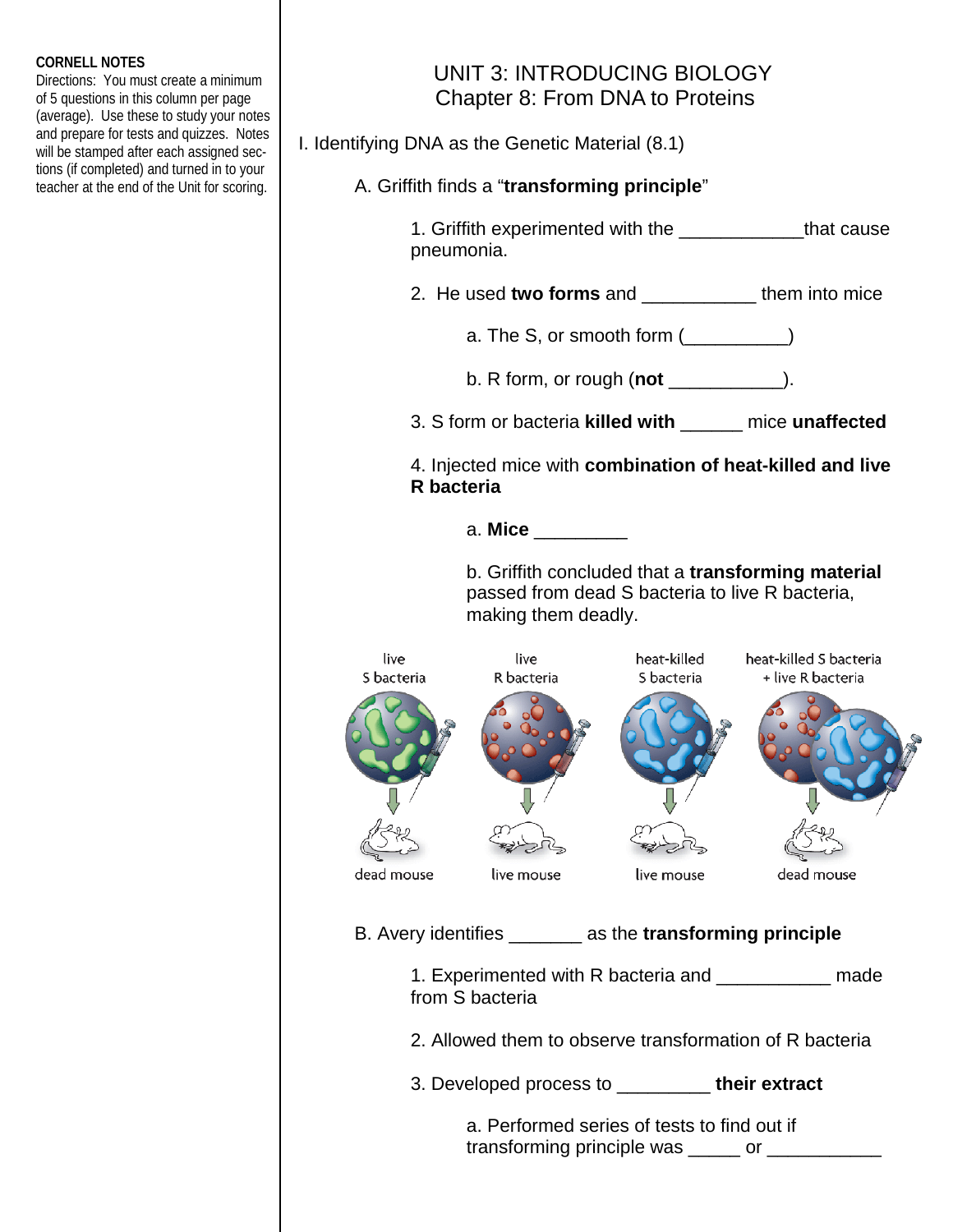|                            | b. Performed chemical tests that showed no<br>_____________ were present.                                                          |
|----------------------------|------------------------------------------------------------------------------------------------------------------------------------|
|                            | c. Test revealed that _____ was present                                                                                            |
|                            | 4. Performed tests with ______________                                                                                             |
|                            | a. Added enzymes to break down <b>proteins-</b><br>transformation _______ occurred.                                                |
|                            | b. Added enzymes to break down RNA-<br>transformation _________ occurred.                                                          |
|                            | c. Added enzymes to break down DNA-<br>transformation ___________ to occur.                                                        |
|                            | d. Concluded _____ was transforming factor                                                                                         |
|                            | C. Hershey and Chase confirm that DNA is the genetic material                                                                      |
|                            | 1. Alfred Hershey and Martha Chase provided conclusive<br>evidence that _____ was the genetic material in 1952                     |
|                            | 2. Studied _________ that infect bacteria (bacteriophage)                                                                          |
|                            | a. Bacteriophage is simple- <b>protein</b> _______<br>surrounding DNA _______                                                      |
|                            | 1). Proteins contain ____________ buy very<br>little phosphorus                                                                    |
|                            | little sulfur                                                                                                                      |
|                            | b. Experiment No.1- Bacteria infected with phages<br>with radioactive sulfur atoms- no radioactivity<br>inside ______________      |
|                            | c. Experiment No.2- Bacteria infected with<br>phages with radioactive phosphorus atoms-<br>radioactivity found inside ____________ |
|                            | d. Concluded phages _______ had entered<br>bacteria but ________________ had not. Genetic<br>material must be DNA                  |
| II. Structure of DNA (8.2) |                                                                                                                                    |
|                            | A. DNA is composed of _______ types of nucleotides                                                                                 |
|                            |                                                                                                                                    |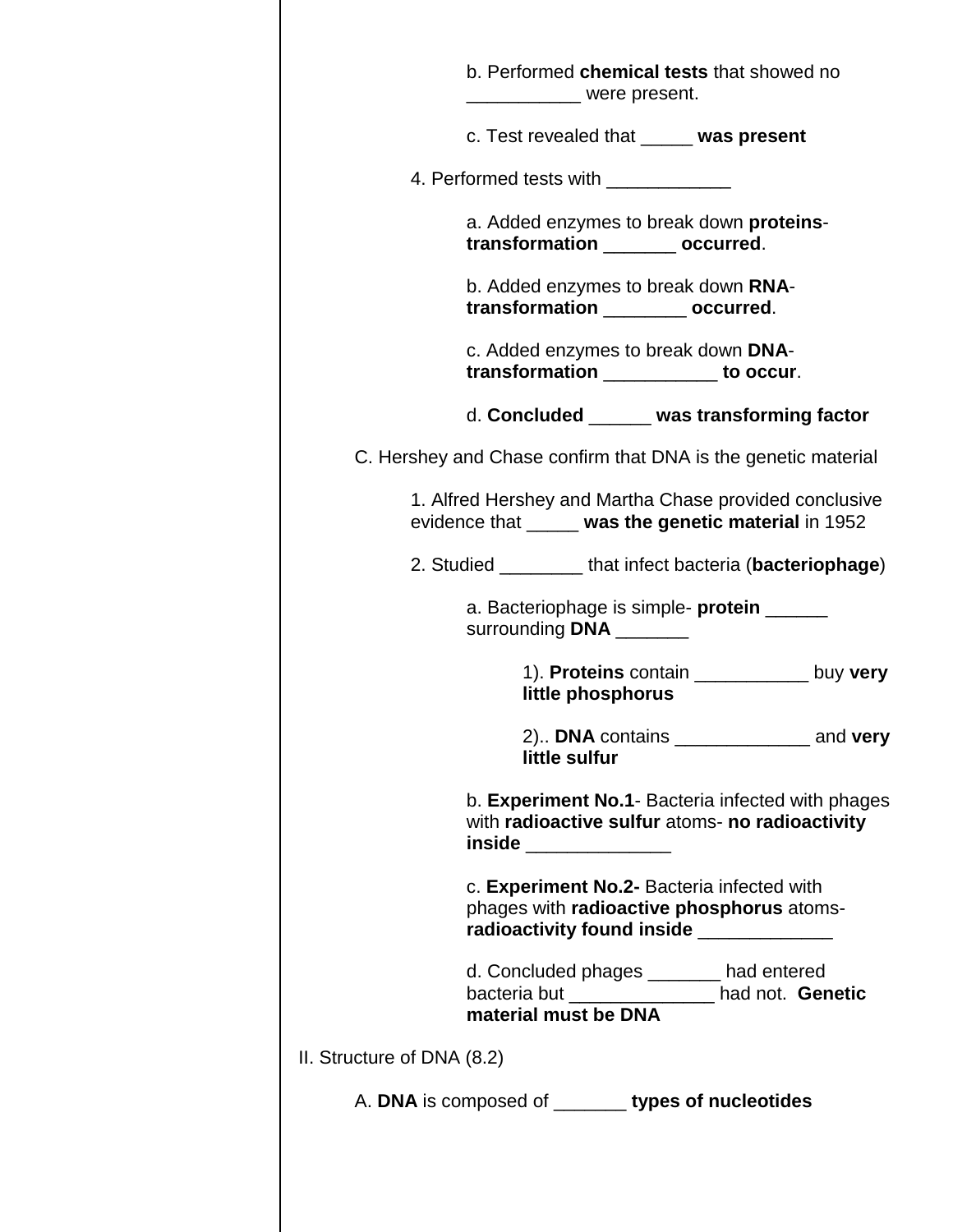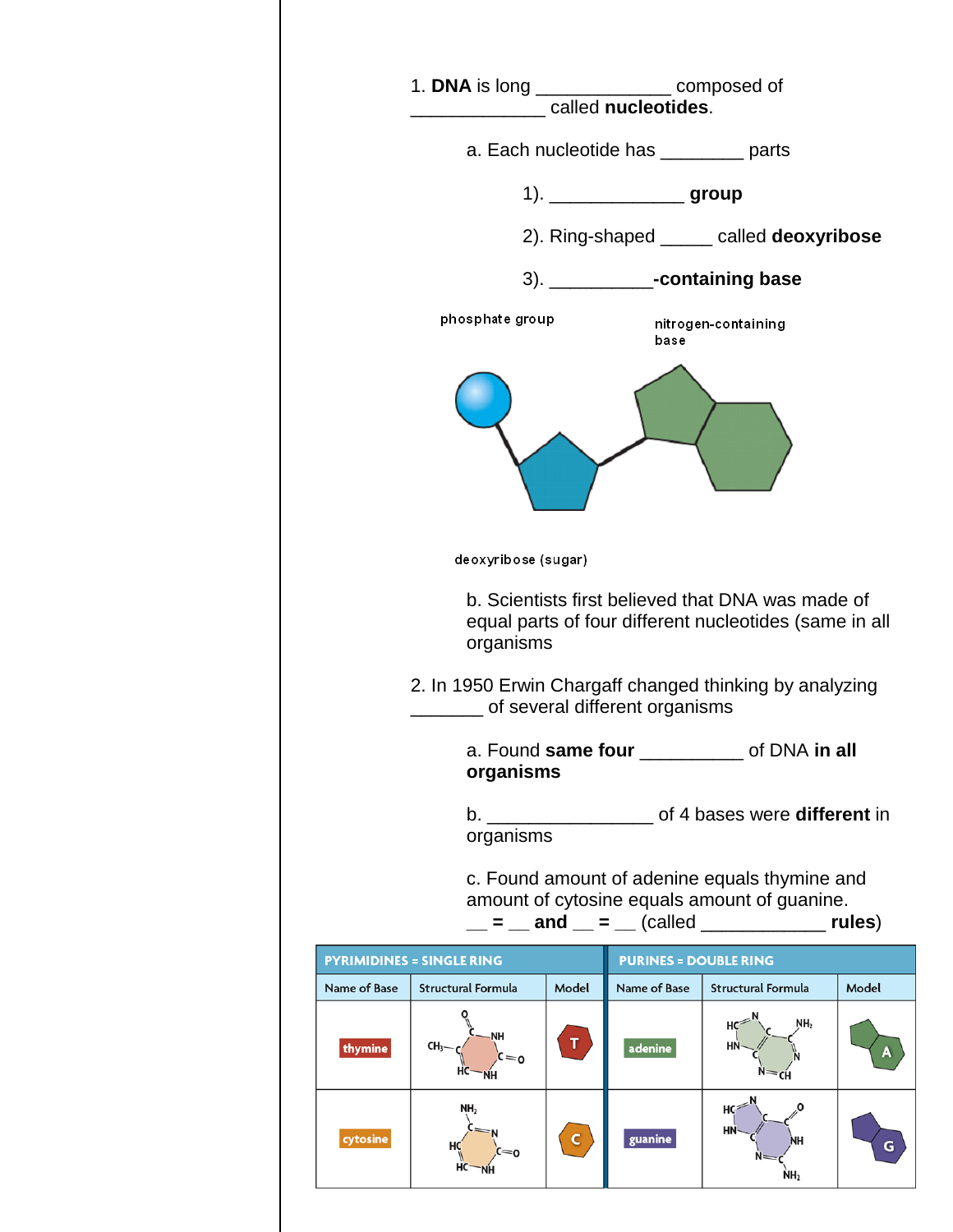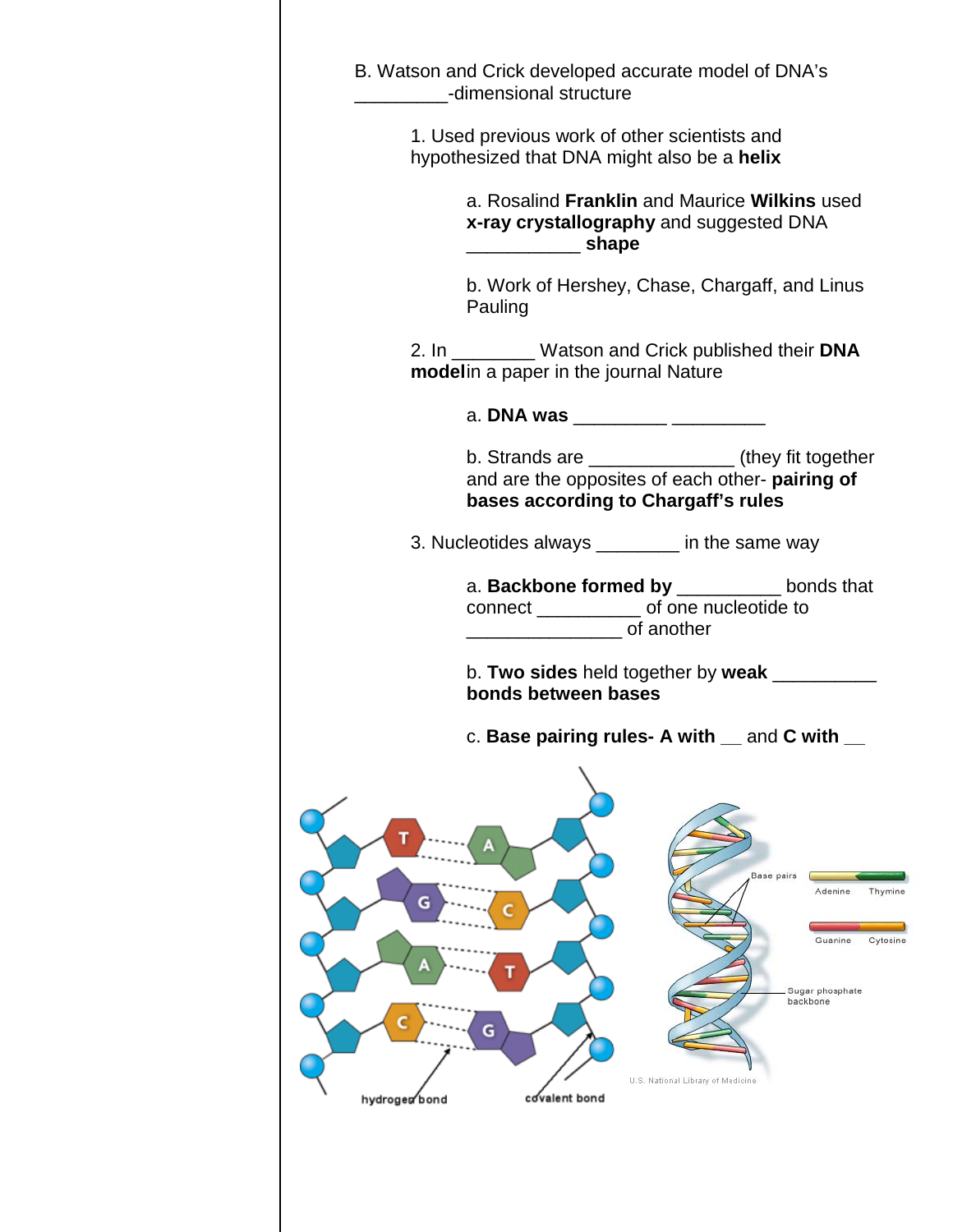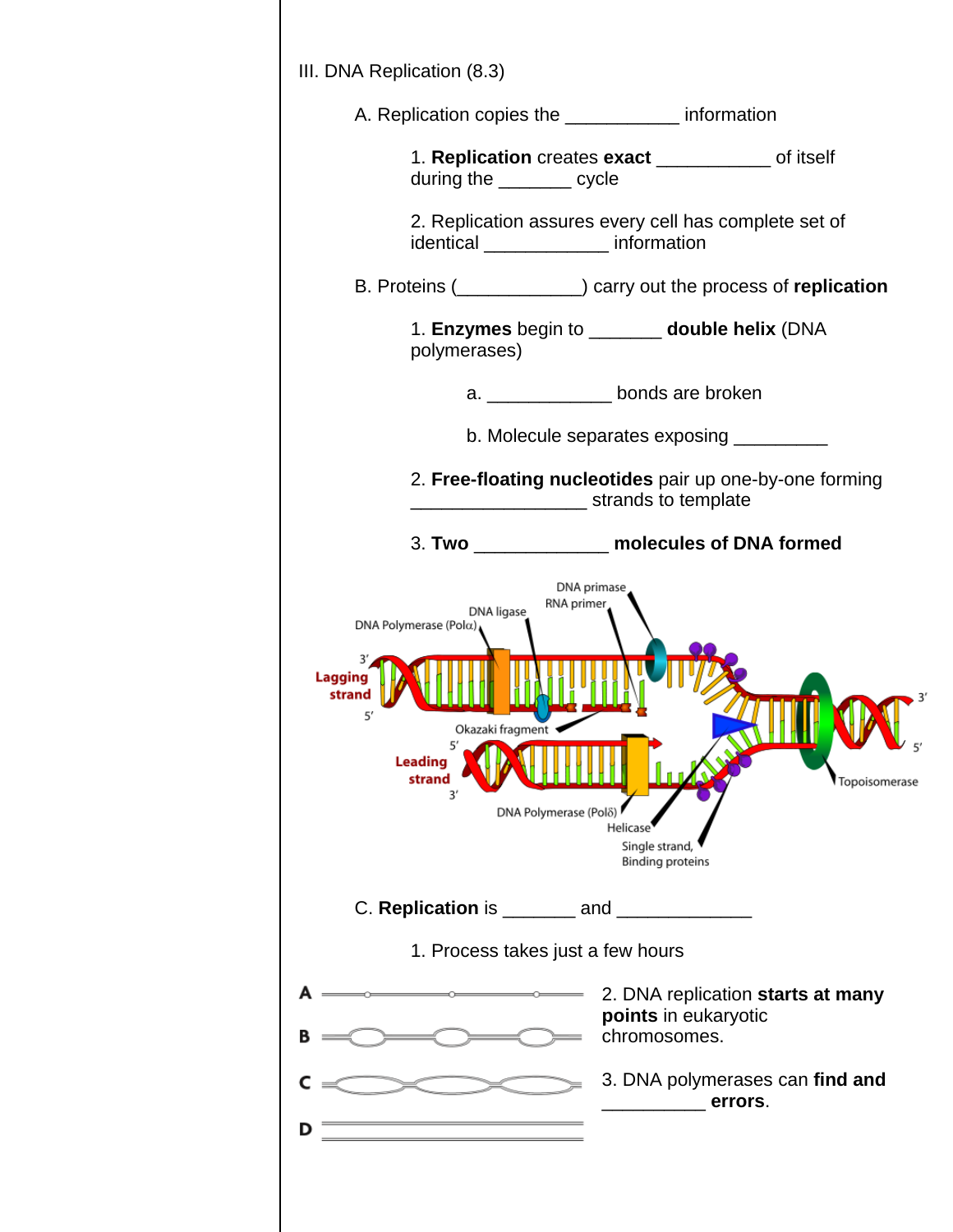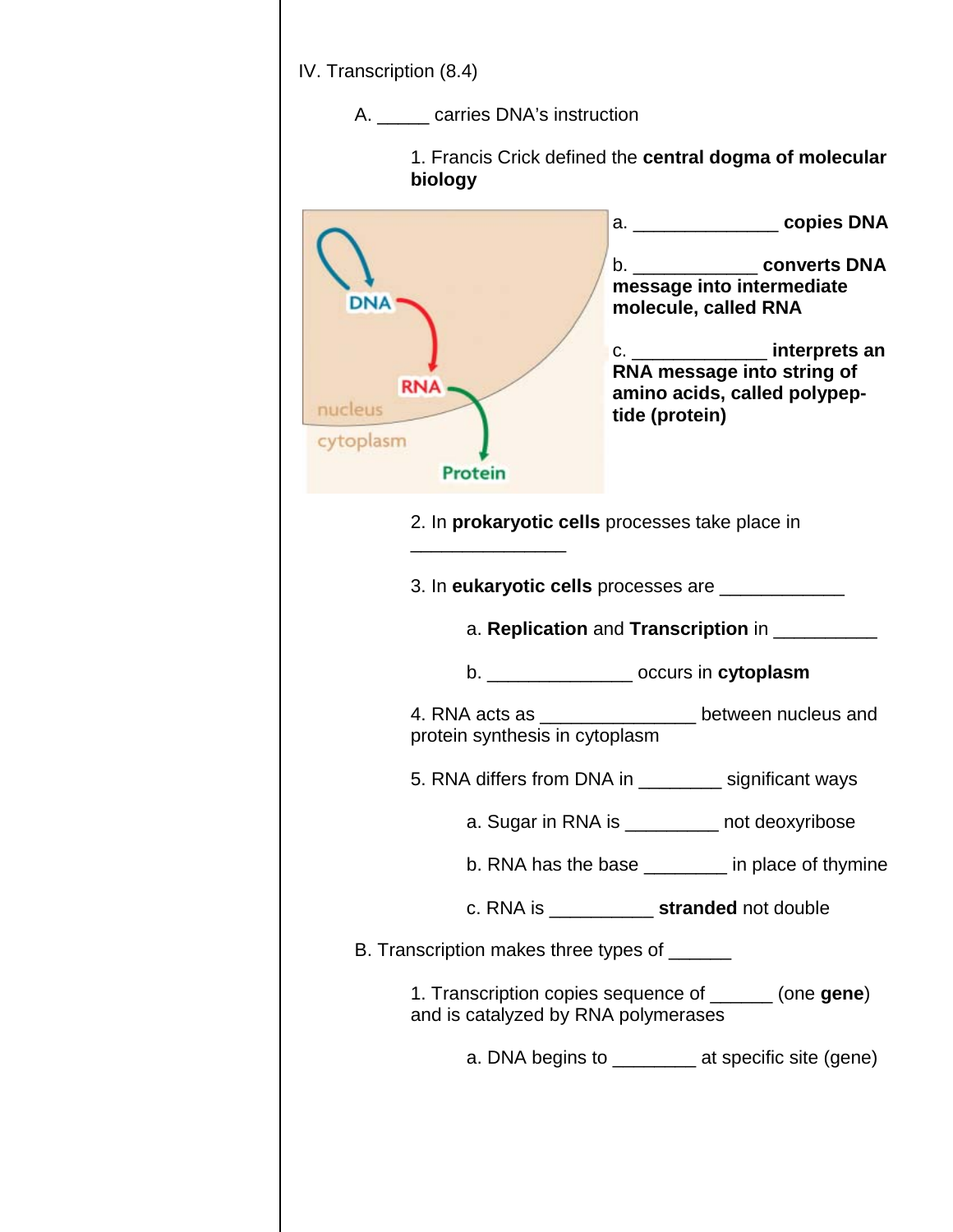| b. Using one strand of DNA, ________________<br>strand of RNA is produced                                            |
|----------------------------------------------------------------------------------------------------------------------|
| c. RNA strand detaches and DNA reconnects                                                                            |
| 2. Transcription produces ___ kinds of RNA                                                                           |
| a. Messenger RNA (mRNA)- _____ for translation                                                                       |
| b. Ribosomal RNA (rRNA)- forms part of                                                                               |
| c. Transfer RNA (tRNA)- brings __________<br>from the cytoplasm to a ribosome to help make<br>growing ______________ |
| 3. The transcription process is similar to replication                                                               |
| a. Both occur in __________                                                                                          |
| b. Both involve unwinding of _____                                                                                   |
| c. Both involve __________________ base pairing                                                                      |
| V. Translation (8.5)                                                                                                 |
| A. Amino acids are coded by ______ base sequences                                                                    |
| 1. Translation converts mRNA messages into                                                                           |
| 2. A is a sequence of three nucleotides that<br>codes for an amino acid.                                             |
| codon for<br>codon for<br>methionine (Met)<br>leucine (Leu)                                                          |
|                                                                                                                      |
| <b>Segment of mRNA</b>                                                                                               |
| a. RNA could code _____ different combinations                                                                       |
| b. Plenty to cover the ____ amino acids used to<br>build proteins in human body and most other<br>organisms          |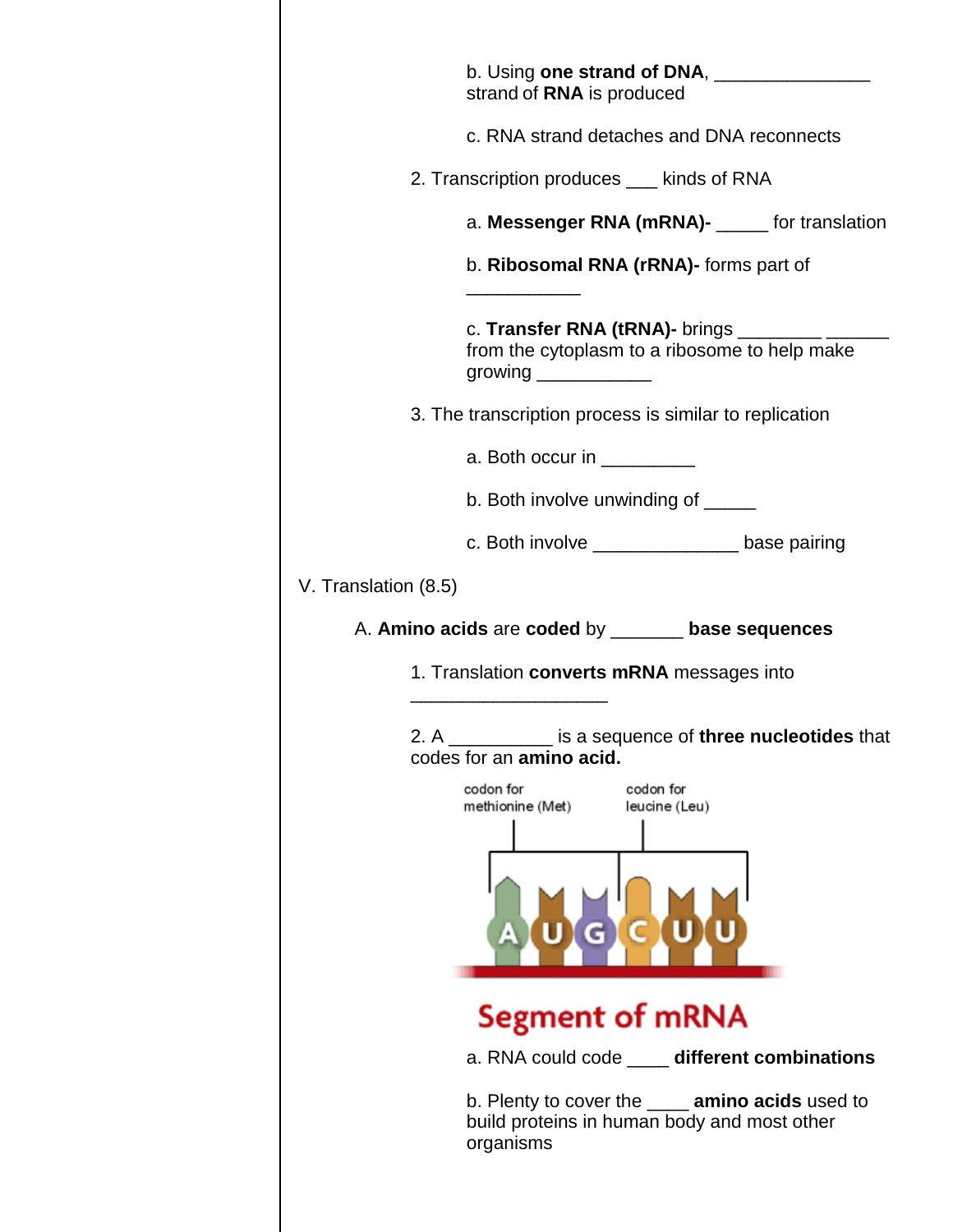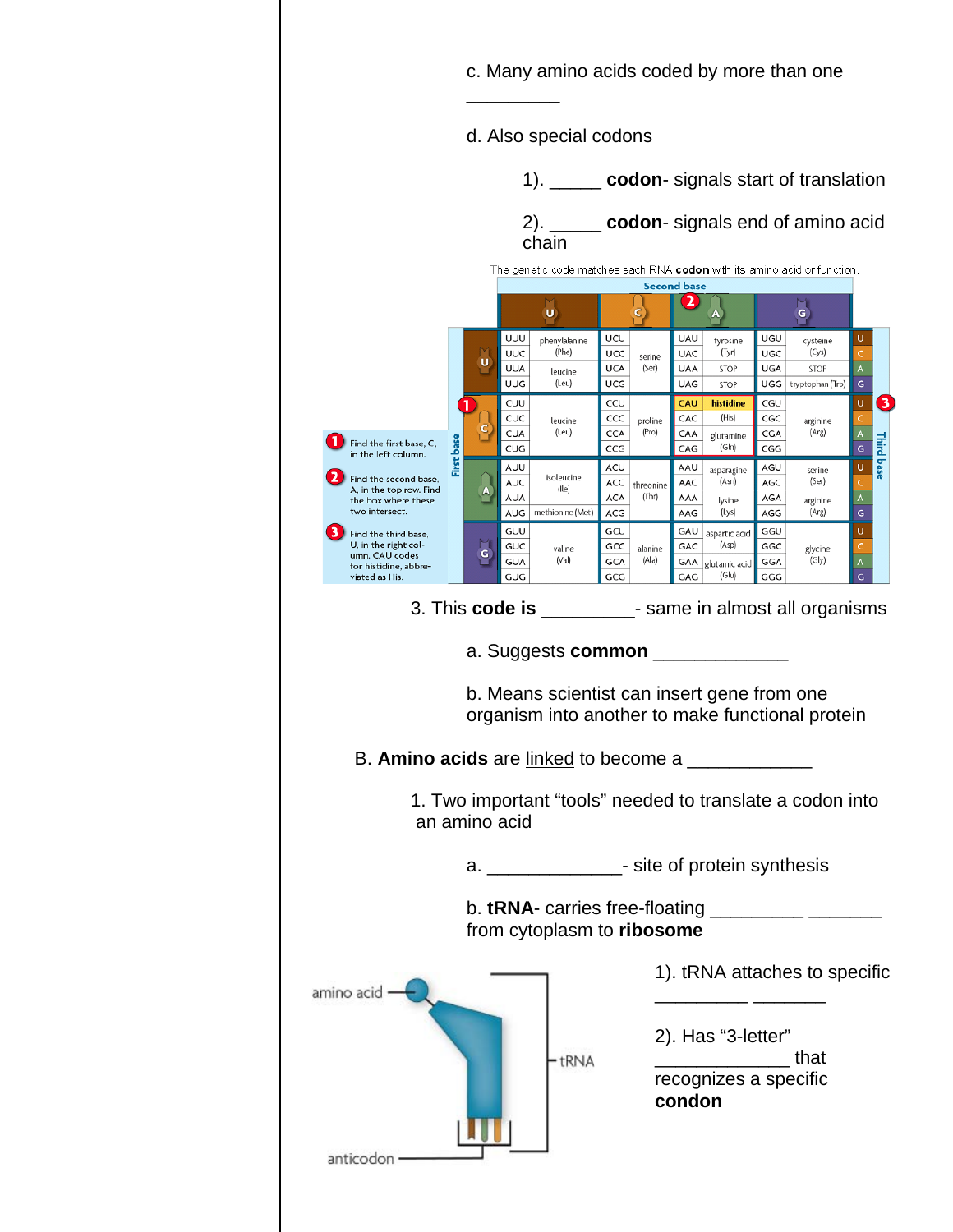|                                          |                              | a. mRNA binds to ______________                           |                                                                     |
|------------------------------------------|------------------------------|-----------------------------------------------------------|---------------------------------------------------------------------|
|                                          |                              |                                                           | b. __________________ pulls mRNA strand through one codon at a time |
|                                          |                              | bearing an amino acid                                     | c. Exposed codon attracts __________________tRNA                    |
|                                          |                              | molecule leaves to find another amino acid                | d. Amino acids _______ together and tRNA                            |
|                                          |                              | amino acids until reaches ________ codon.                 | e. Ribosome moves down mRNA attaching more                          |
|                                          |                              | f. Then lets go of <b>protein</b>                         |                                                                     |
| tRNA                                     |                              | Growing<br>polypeptide chain<br>GAC                       | Ribosome                                                            |
|                                          | <b>mRNA</b>                  | c u g u<br><u>.</u> В Е В В С В С С СТАНЕРО РОСКИ БАКА.   |                                                                     |
| VI. Gene Expression and Regulation (8.6) |                              |                                                           |                                                                     |
|                                          |                              | A. Your cells can control when gene is "turned on or off" |                                                                     |
|                                          |                              |                                                           |                                                                     |
|                                          |                              | certain __________ are expressed in each type of cell.    | C. Because cells are specialized in multicellular organisms, only   |
| VII. Mutations (8.7)                     |                              |                                                           |                                                                     |
|                                          | an entire __________________ |                                                           | A. Some mutations affect a single _______, while others affect      |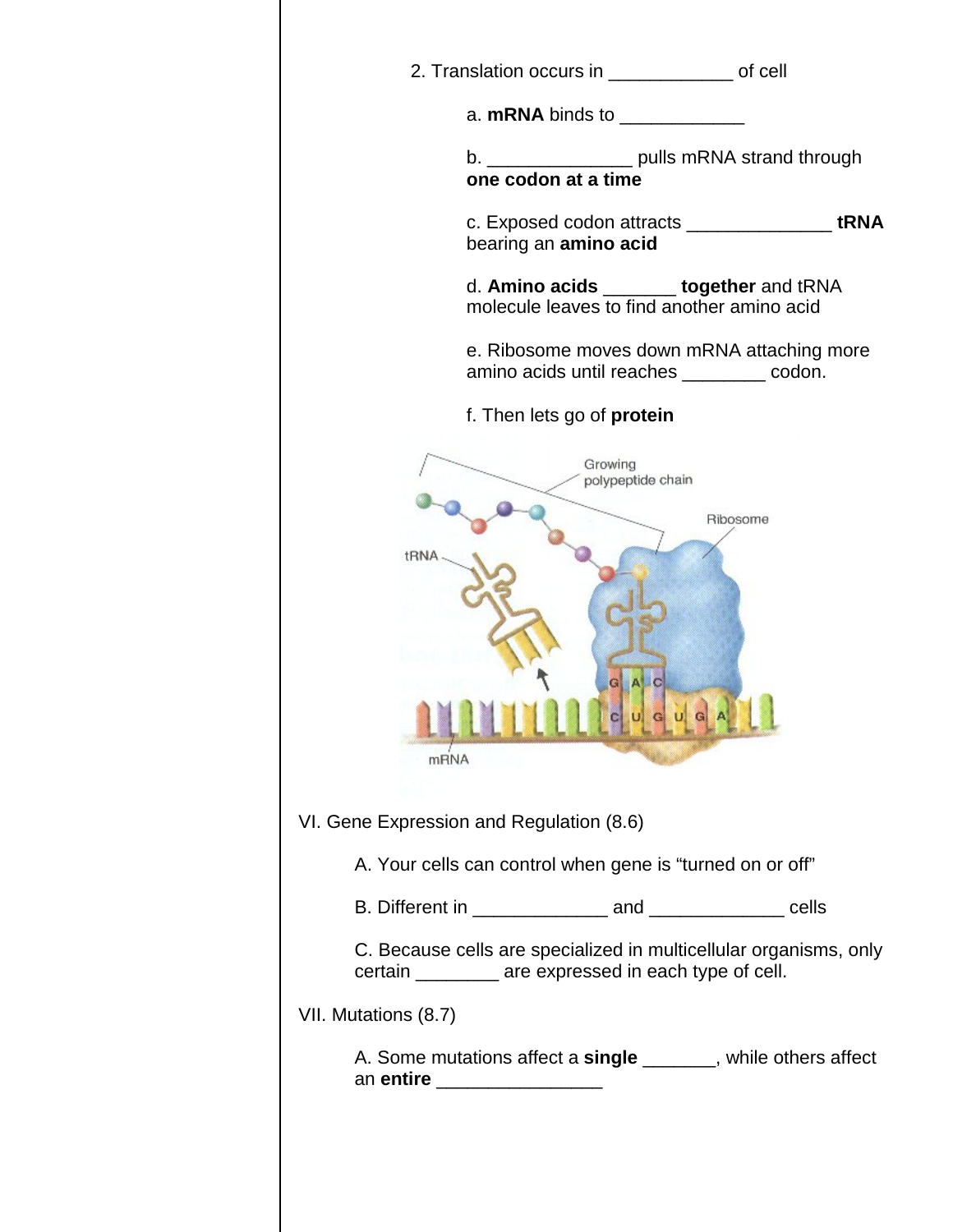